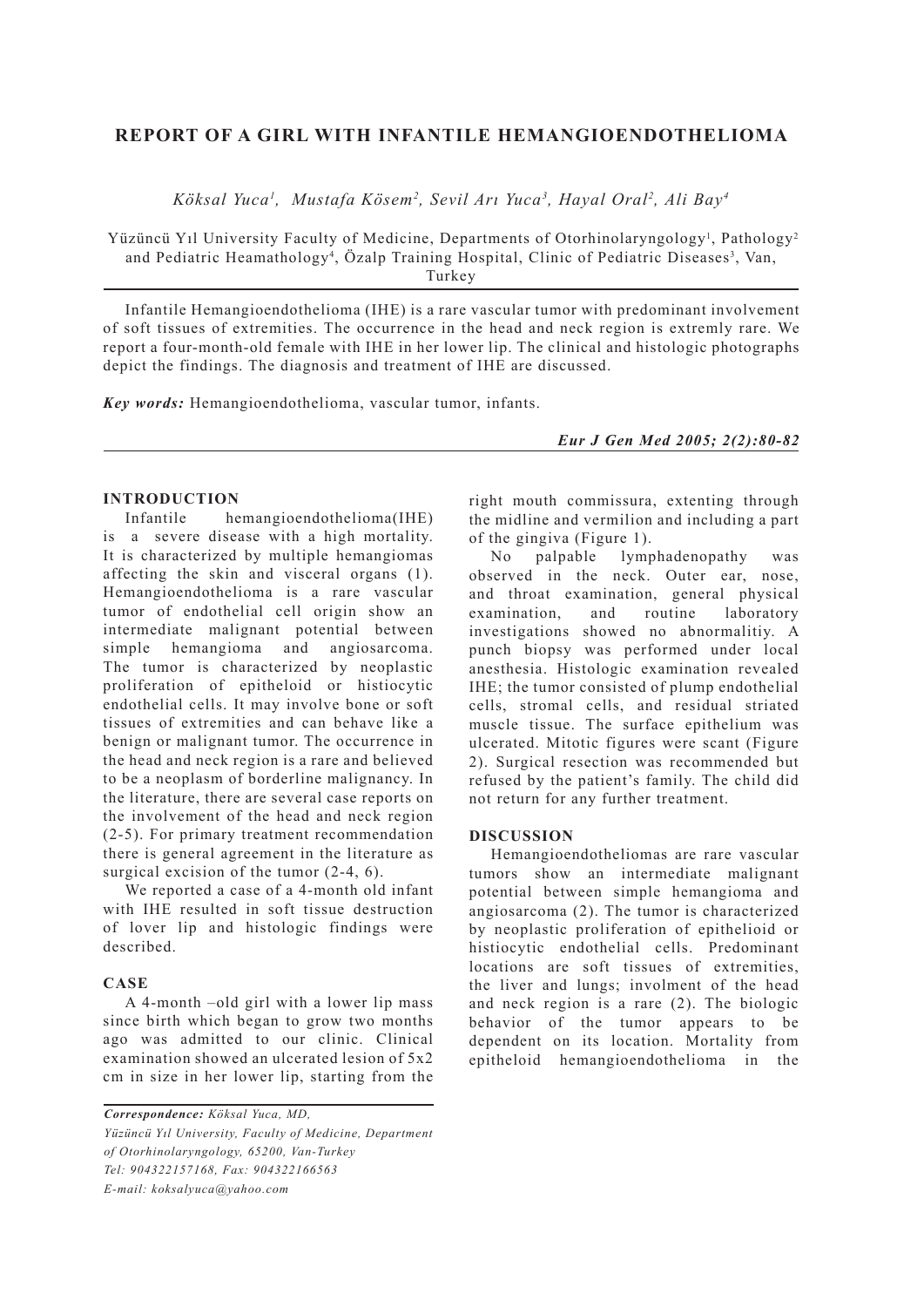

**Figure 1. The ulcerated lesion of 5x2 cm in size in the lower lip.**

soft tissues was 13%. As of January 2000 a total of 17 cases with involvement of the head and neck region have been described in the literature; only six case reports with intraoral hemangioendothelioma in the pediatric population have been published(2). Our case had an ulcerated lesion of 5x2 cm in size in her lower lip, starting from the right mouth commissura, extenting through the midline and vermilion and including a part of the gingiva. Outer ear, nose, and throat examination, general physical examination, and routine laboratory investigations showed no abnormalitiy.

Hemangioendothelioma is a confusing term. It has been used over the years for vascular tumors composed of endothelial cells, which may involve bone or soft tissues (3, 5, 7). In 1908 Mallory introduced the term hemangioendothelioma (3, 7). Since then, various other synonyms have been adopted including, infantile hemangioendothelioma. Types 1 and 2, celluler angioma of infancy, benign hemangioendothelioma, non malignat hemangioendothelioma, angioendothelioma, lymphangiosarcoma, hemangiosarcoma, angiosarcoma, angioblastoma and intravascular endothelioma (2, 3, 7).

Bones of the limbs are most commonly involved. We are aware however, of case reports on the involvement of the head and neck region, as well (3, 5, 7, 8). Our case with a lower lip mass since birth that began to grow at the age of two months was clearly unusal.

A definitive diagnosis can be made by means of a biopsy only. Histopathologically hemangioendothelioma is composed of



Figure 2. Tumor tissue consisted **well-formed blood vessels, proliferating endothelial cells, residual striated muscle tissue, and necrotic exudates on the surface (H-E X 125).**

short strands or solid nests of rounded to slightly spindled endothelial cells, which form small inconspicuous lumina, containing erythrocytes. In most cases this tumor shows only mild nuclear pleomorphism and virtually no necrosis or mitotic activity (3).

Treatment of hemangioendothelioma usually consist of wide radical surgical excision (2-4,6,8,) with postoperative radiotherapy(3,7), especially in high- grade lesions. Radiation therapy has been used alone when surgery was not feasible (7). Chemotherapy currently has no significant role in the treatment. Orchard et al reported successful treatment with α-interferon in two infants with hemangioendotheliomas, one in the head and neck region (7). In our case; surgical resection was recommended but refused by the patient's family.

In summary due to the confusing nosology with unpredictable biologic behavior and high mortality rate IHE requires close follow-up and urgent surgical treatment of the patient.

#### **REFERENCES**

- 1. Park EA, Seo JW, Lee SW, Choi HY, Lee SJ. Infantile hemangioendothelioma treated with high dose methylprednisolone pulse therapy. J Korean Med Sci 2001;16: 127-9
- 2. Eckardt A, Kuettner C, Kuske M. Hemangioendothelioma of mandible in a newborn infant-diagnostic and treatment approach of a rare vascular tumor. Oral Oncol 2001; 37:668-72